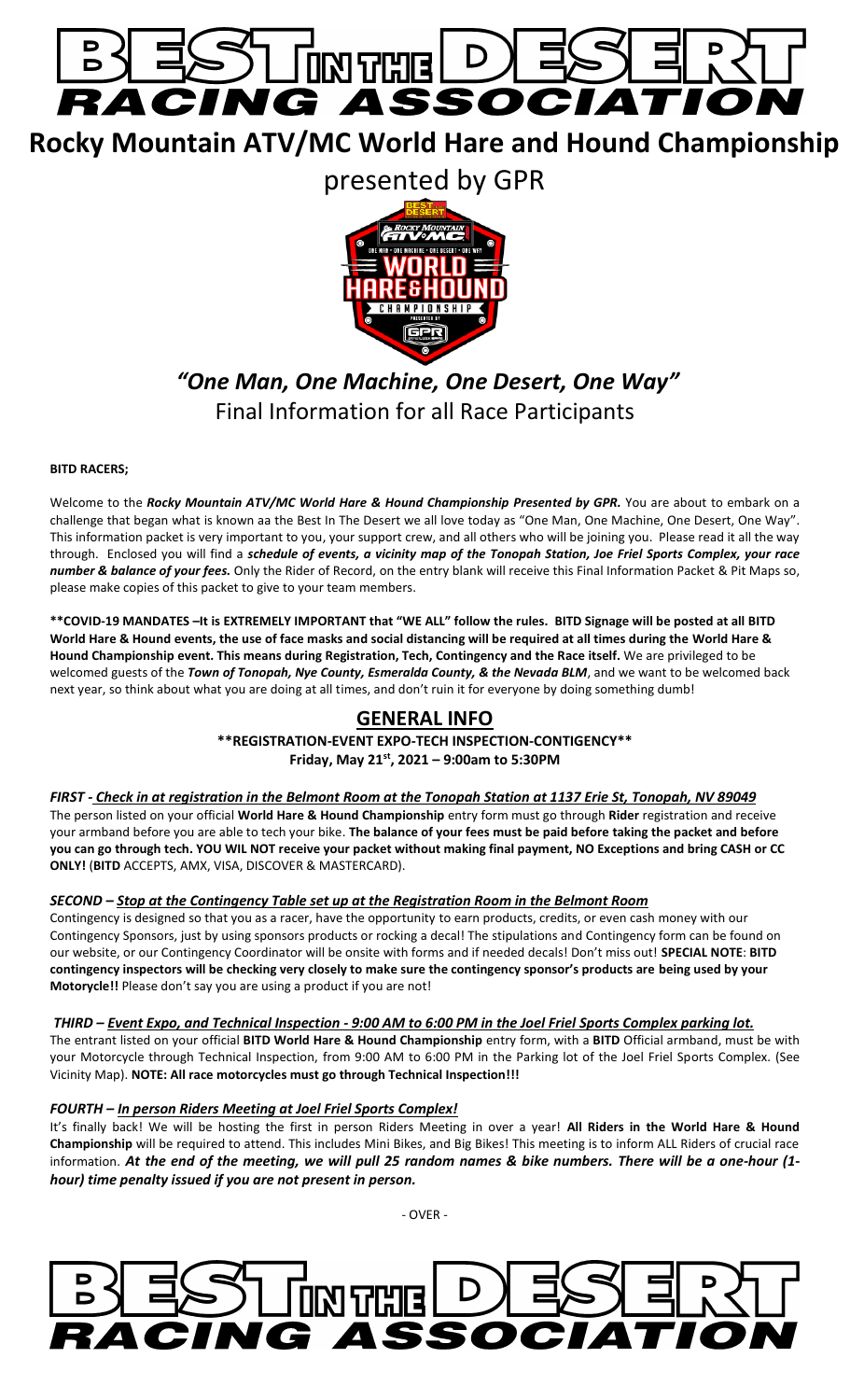

# **Special Rules for the Rocky Mountain ATV/MC World Hare & Hound Championship**

- *1.* During Tech Inspection there will be a designated off-load section of the Joe Friel parking lot in which you will need to off-load your bike. You must ride your Motorcycle from off-load to Tech Inspection.
- *2.* The **World Hare & Hound Championship** race is **a No Pre-Run course**. If you are caught on the **World Hare & Hound Championship** course by any **BITD** official or BLM staff the team will receive a severe penalty. **THE RACE COURSE AREA WILL BE** CLOSED as of May 15th, 2021.
- *3.* As with Hare & Hound tradition, there will be a mass start off the line. This means, each class will line up in rows and will start off the line with their designated class.
- *4.* Motorcycle Legend **Russell Pearson** will serve as the "Hare" for this race! There will be a \$6,000 prize to anyone who can catch him!
- *5.* **BITD** is again using **RUGGED RELAY** race communications. **Rugged Radios** is proud to announce radio relay service for the 2021 **BITD** racing season. Radio relay provides a critical communication service between race operations, teams, and **Rider**s for improved safety and track operations. **Use frequency 152.960 for Radio Communications** for 2021!!!
- *6.* There will be **six (6)** paved road crossings throughout the Race:
	- a. The **first five (5)** PRC's, racers will have right of way **(NO STOP)**, public traffic will be stopped.
	- b. At PRC six (6), racers will be stopped and the public will have right away. **RACERS WILL BE REQUIRED TO COME TO A COMPLETE STOP,** Note: This is due to **PRC six (6)** being in DOT Property.
	- c. At the required stop, you must **WAIT FOR THE GREEN LIGHT** before you cross the paved road! Because of the new NDOT regulations, it is imperative that you stop and do not accelerate until you pass the green signs that say "Resume Race Speed". DO NOT throw rocks on the highway with your Motorcycle; AUTOMATIC PENALTY IF YOU DO!
	- d. At the **sixth (6)** paved road crossings there will be a **25 MPH controlled section**, **WATCH FOR SIGNS!!!**
- *7.* **PLEASE BE AWARE!! The old portion of US-95, access to Pit's 1 & 3, is in extremely bad condition with many pot holes. DO NOT SPEED. Recommended speed limit is 35 mph.**
- *8.* Your pit crews DO NOT need a 4WD vehicle to get in or out of any of the three (3) Pit Stops.
- *9.* Tell your support crews **not to speed** on any **highway or county roads**, going to or in and out of the pit areas. Please obey posted speed limits!! Please be safe! **The BLM Rangers, NV Hwy Patrol and Local Sheriff's will be out in force**.
- *10.* You must **park at the Pit Stops** like the **diagram shows**. **Absolutely no pitting** anywhere else on the course **except** at the **three (3) BITD** OFFICIAL Pit Stops. No outside assistance is allowed on the race course.
- *11.* **Please clean your pit area before you leave each Pit Stop.**
- *12.* **Do not short course!!** Please **stay on the course** except to pass another Motorcycle**! Please do not take short cuts!! All check points** in the **World Hare & Hound Championship** race are hidden checks**. Please do not take short cuts!!**
- *13.* **Support Crews!! If you hear your Motorcycle is broken down DO NOT JUMP** in your truck and try to **go out on the course to help them**. Again, contact RUGGED RELAY at 152.960 for further information and direction from **BITD** officials.
- *14.* Tell your support vehicle **NOT TO STOP** at any racecourse Paved Road crossing to spectate. **NO PARKING!!!**
- *15.* **NO SUPPORT TRUCKS OR CHASE VEHICLES WILL BE ALLOWED ON THE RACE COURSE DURING THE RACE.**
- *16.* If your Motorcycle is broken down and you cannot fix it yourself, then **USE YOUR MC STUCK STUB** and **BITD** will try to help you. **Don't give up, we have retrieval vehicles out there to help you, to get you back on the course to a finish!**
- *17.* If your team plans on having a helicopter to view from or to follow the race **YOU MUST REGISTER WITH A LETTER TO BITD**, see Rule SEC 8 - page 7 in the rule book. To request a form letter, email **BITD**@**BITD**.com list the reason for the helicopter, radio frequency for both your team and your helicopter and send it back. **There will be an in person meeting to discuss the procedures for your helicopter, at 3 pm, on Friday, May 21st, 2021 in the Belmont Room at the Tonopah Station. The helicopter pilot must have a commercial license and must attend this meeting, this is MANDATORY! Not just a member of the team, the HELICOPTER PILOT! NO DRONES allowed at any BITD events unless previously authorized.**
- *18.* **Special Note:** While Vehicle Pit Passes are not required at this race **All SUPPPORT VEHICLES** must have the **number of the Motorcycle** they are supporting on the right side of the windshield, as well as on the rear window. **Please use six (6) inch numbers.** Thank you!!
- *19.* While Vehicle Pit Passes are not required, Pit Crew Members will be required to fill out the Pit Crew Liability Form found on our website. Pit Crew members will receive their Pit Entry wristbands after signing the liability forms. Entry into the pits will require a wristband.
- *20.* **Ride and Drive Safe!!** Do not go backwards on the course!! No matter what happens!! Think at all times!!
- *21.* There will be mile markers every mile on the course, starting at Mile 1, and ending at Mile 106. The mile markers are white/black.
- *22.* The course will be marked with **Pink Ribbon - Pink Arrows - Orange Danger Marks - Bright Orange Dangers Ahead Signs - Black & White Wrong Way Signs**. The **Danger Marks** will be **on the danger area**.
- *23.* The PIT Closing Times and fastest average estimated speed at each of the (3) Pit Stops enclosed in this packet. This is important to note when the last **Rider** may leave a pit to continue on the course.